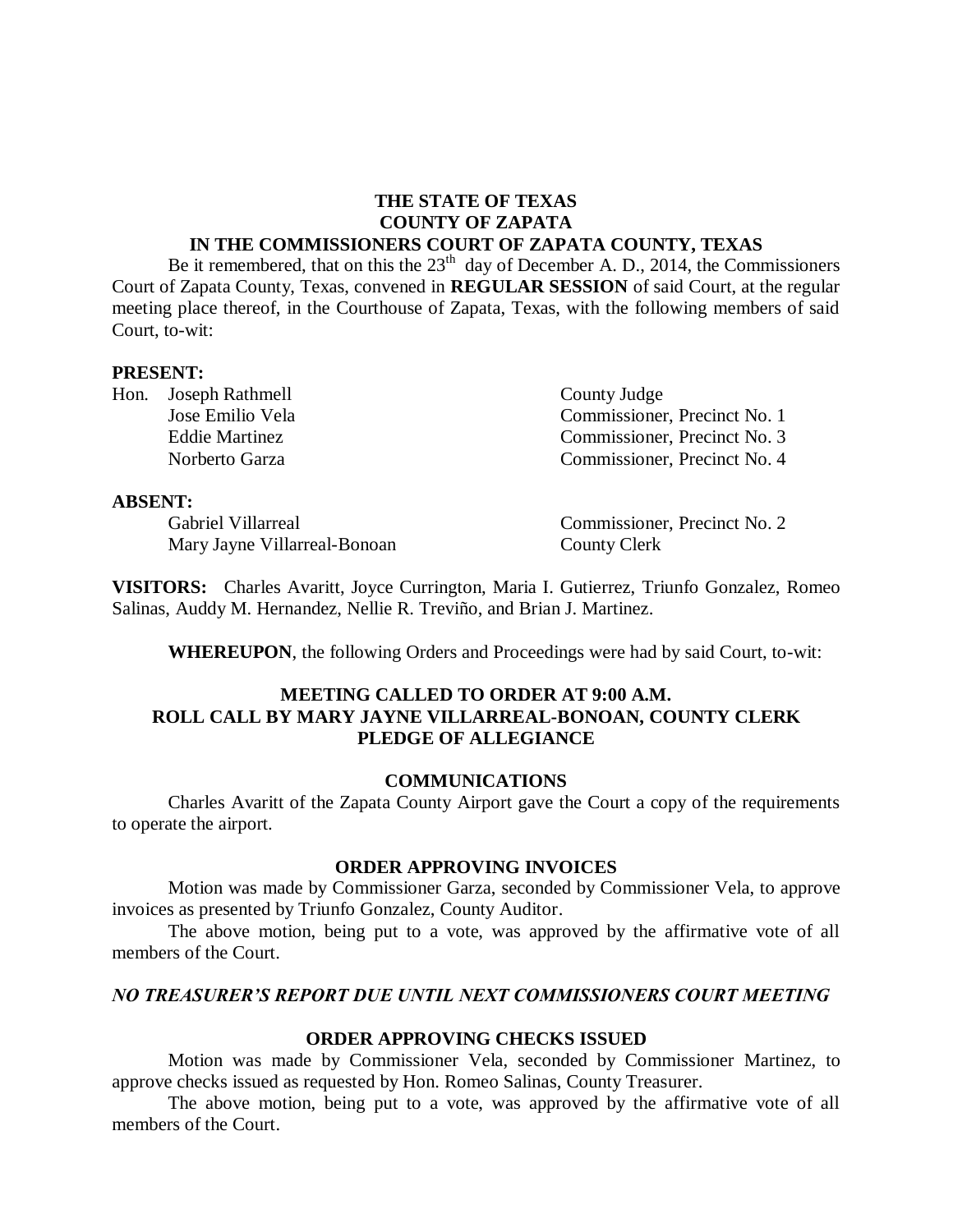# **REPORT OF ZAMORALES FUNDRAISER EVENT FOR 2014 BLUE SANTA**

Brian Martinez, Zamorales Manager, reported on the Zamorales fundraising event for the 2014 Blue Santa. A total of \$6,046.15 was raised at the dance. The toys will be given out at the Plaza. Target offered a discount for the purchase of almost 500 toys. A full report will be given next month. Mr. Martinez also commented that an incident had occurred, however, it was after hours.

# **ORDER APPROVING PAYMENT TO R&G CLARK, INC, DBA SERVPRO**

Motion was made by Commissioner Vela, seconded by Commissioner Garza, to approve payment to R&G Clark, Inc. dba ServPro in the amount of \$284,604.76 (TWO HUNDRED EIGHTY-FOUR THOUSAND SIX HUNDRED FOUR DOLLARS AND SEVENTY-SIX CENTS) for the period ending November  $30<sup>th</sup>$ , 2014 for the Zapata County Courthouse renovations as requested by Honorable Joseph Rathmell, County Judge.

The above motion, being put to a vote, was approved by the affirmative vote of all members of the Court.

# **ORDER APPROVING PAYMENT TO MLD ARCHITECTS**

Motion was made by Commissioner Vela, seconded by Commissioner Martinez, to approve payment to MLD Architects, in the amount of \$11,600.00 (ELEVEN THOUSAND SIX HUNDRED DOLLARS), for the re-roofing low slope roof of the Zapata County Courthouse as requested by Honorable Joseph Rathmell, County Judge.

The above motion, being put to a vote, was approved by the affirmative vote of all members of the Court.

## **ORDER APPROVING PAYMENT FOR MARTIN BAUTISTA FOR REPAIRS AT ZAPATA COUNTY COMMUNITY CENTER**

Motion was made by Commissioner Garza, seconded by Commissioner Martinez, to approve the payment for Martin Bautista for repairs at the Zapata County Community Center in an amount of \$24,985.00, the door will be repaired for a cost of \$200.00 to be paid out of the repairs line item as requested by Laura Garza, Community Center. Commissioner Vela commended Laura Garza for being strict and taking care of the building.

The above motion, being put to a vote, was approved by the affirmative vote of all members of the Court.

## **ORDER APPROVING USE OF EXHIBIT HALL ON JANUARY 3 FOR FALCON LAKE PROSPECT SHOW**

Motion was made by Commissioner Garza, seconded by Commissioner Vela, to approve the use of the Exhibit Hall on January 3, 2015 for the Falcon Lake Prospect Show as requested by Bonnie Guerra, Mesquite 4-H.

The above motion, being put to a vote, was approved by the affirmative vote of all members of the Court.